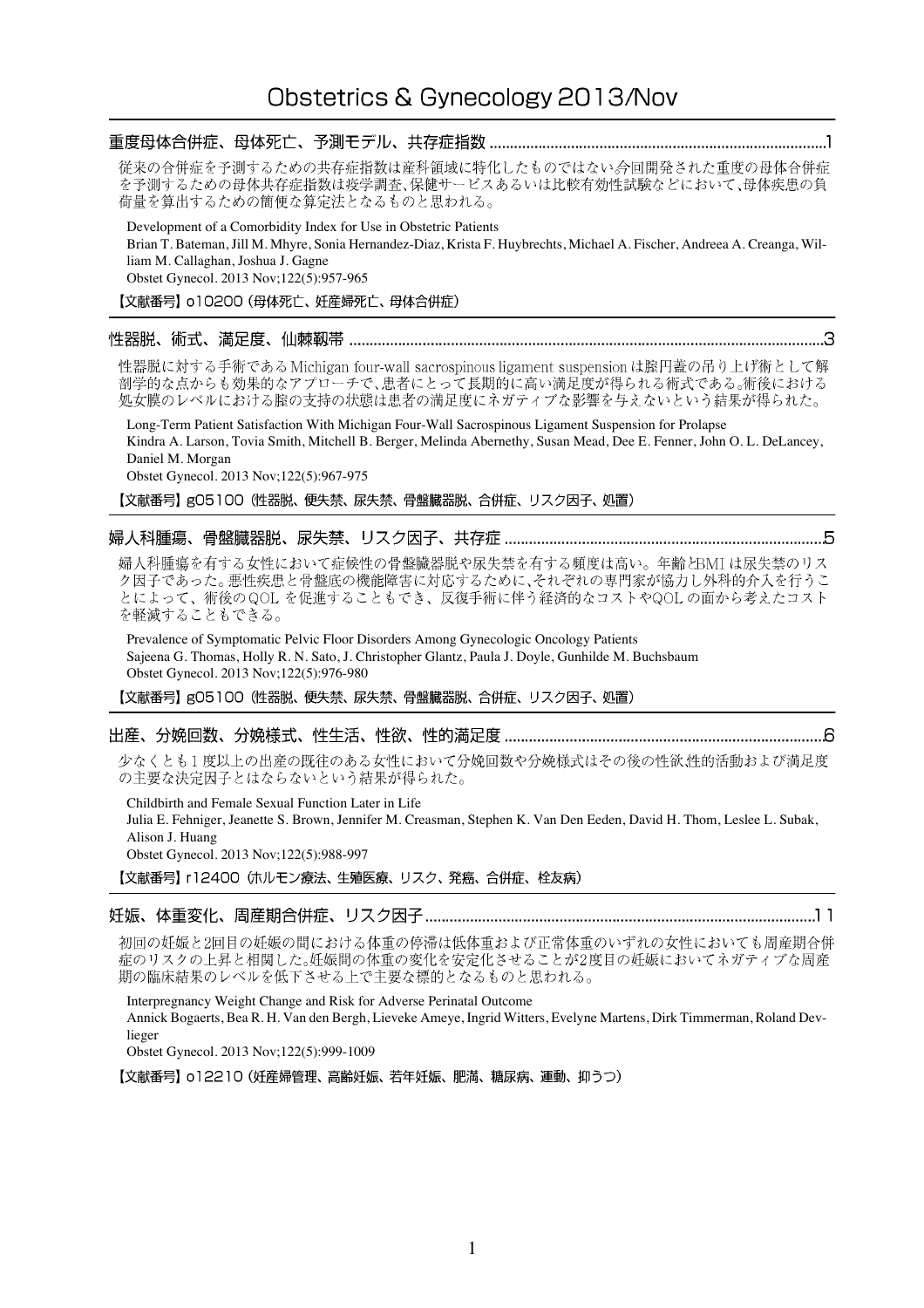## 

VBAC の頻度が高い病院においては、リスクの低い単胎頭位正期産における初回帝王切開率は低いレベルであっ た。

Association Between Vaginal Birth After Cesarean Delivery and Primary Cesarean Delivery Rates Melissa G. Rosenstein, Miriam Kuppermann, Steven E. Gregorich, Erika K. Cottrell, Aaron B. Caughey, Yvonne W. Cheng Obstet Gynecol. 2013 Nov;122(5):1010-1017

【文献番号】 oO6400 (帝王切開、合併症、VBAC、試験分娩、リスク因子、子宮破裂、子宮摘出)

### 

初産婦においては40歳までの年齢の上昇に伴って分娩第1期の進行は早まったが、すべての経産婦を対象にした 場合においても同様な結果が認められた。このような結果から考え分娩の管理は母体年齢を考慮し実施する必要が ある。

Contemporary Labor Patterns and Maternal Age Mary N. Zaki, Judith U. Hibbard, Michelle A. Kominiarek Obstet Gynecol. 2013 Nov;122(5):1018-1024

【文献番号】 o12700 份娩管理、分娩指導、妊産婦指導、女性保健、公衆衛生)

# 

進行卵巣癌と診断された黒人と白人における死亡率の差違にガイドラインに沿ったケアの実施状況の差違が関 わっているという結果が得られた。

Racial Disparities in the Treatment of Advanced Epithelial Ovarian Cancer Elizabeth A. Howell, Natalia Egorova, Monica P. Hayes, Juan Wisnivesky, Rebeca Franco, Nina Bickell Obstet Gynecol. 2013 Nov;122(5):1025-1032

【文献番号】gO4120 (悪性卵巣腫瘍)

# 

婦人科癌を開示する際に効果的な医師のコミュニケーションスキルや患者中心のケアに関わる要因は患者の満足 度の上昇をもたらした。

Disclosing a Diagnosis of Cancer: Considerations Specific to Gynecologic Oncology Patients Lindsay M. Kuroki, Qiuhong Zhao, Donna B. Jeffe, Matthew A. Powell, Andrea R. Hagemann, Premal H. Thaker, L. Stewart Massad, David G. Mutch, Israel Zighelboim Obstet Gynecol. 2013 Nov;122(5):1033-1039

【文献番号】g09200 (婦人科関連事項)

#### 

現在用いられている年輩女性における骨折のリスクのスクリーニング法は有用という結果が得られたが年齢を指 標とした予測能よりも有意に優れているという結果は得られなかった。骨粗鬆症のスクリーニングと治療を目的に 患者を調べる際には年齢に注目する必要がある。

Age as a Predictor of Osteoporotic Fracture Compared With Current Risk-Prediction Models Xuezhi Jiang, Lauren B. Westermann, Gabriella V. Galleo, John Demko, Kimberly A. Marakovits, Peter F. Schnatz Obstet Gynecol. 2013 Nov;122(5):1040-1046

【文献番号】 r12300 (ホルモン補充療法、更年期、骨粗鬆症、性機能、代替療法、男性若返り療法、アンチエイジング)

|--|--|

Increased Pressure Pain Sensitivity in Women With Chronic Pelvic Pain Sawsan As-Sanie, Richard E. Harris, Steven E. Harte, Frank F. Tu, Gina Neshewat, Daniel J. Clauw Obstet Gynecol. 2013 Nov;122(5):1047-1055

【文献番号】gO5500 (慢性骨盤痛、腰痛、疼痛、処置)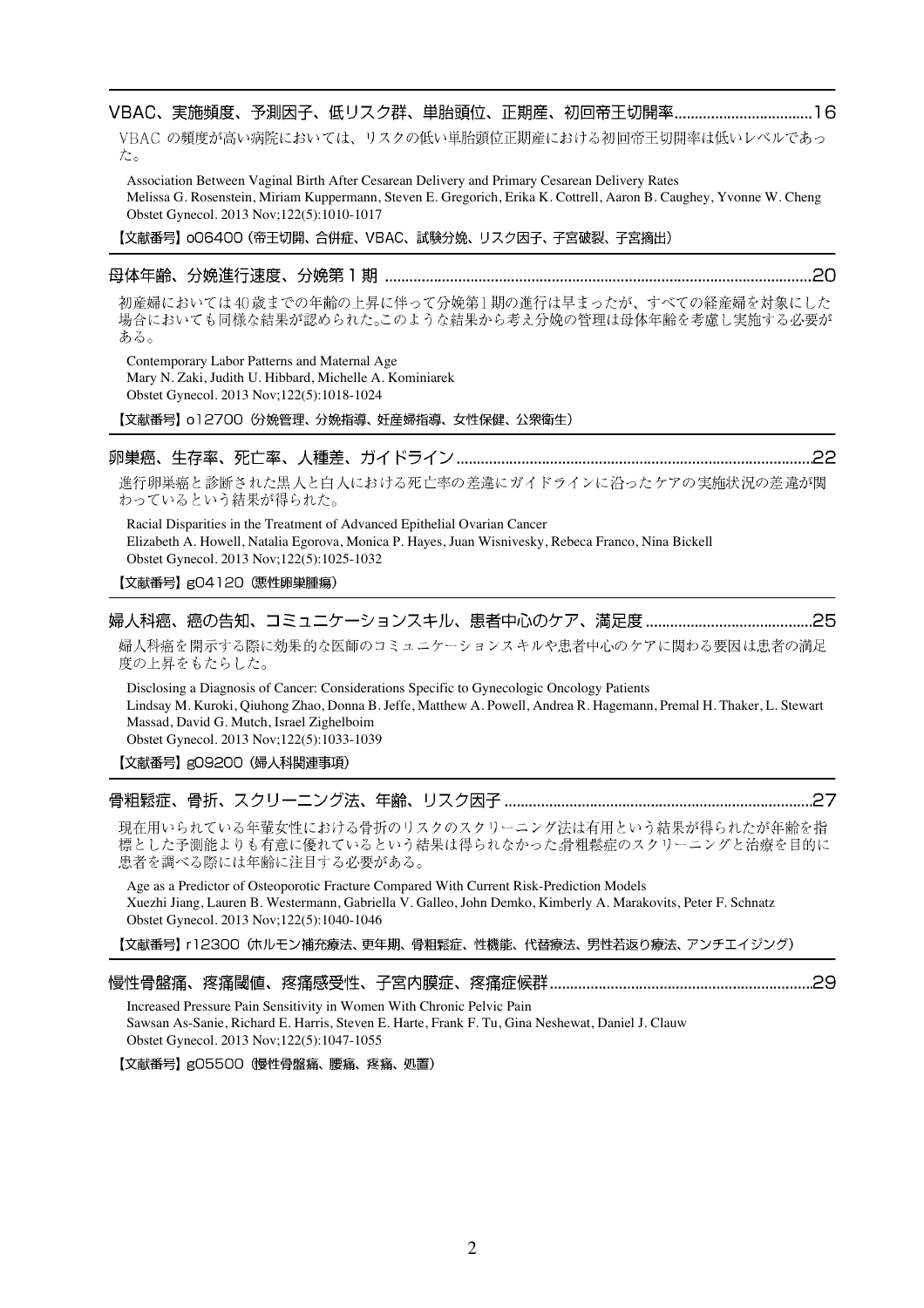#### 妊娠、高血圧、nifedipine、labetalol、無作為対照試験、有用性 ……………………………………………………30

妊婦に発現した緊急処置を要する高血圧に対しnifedipineの経口投与はlabetalolの静脈内投与よりも速やかに血圧 を目標となるレベルまで低下させる上で有効であることが無作為対照試験によって確認された。

Oral Nifedipine or Intravenous Labetalol for Hypertensive Emergency in Pregnancy: A Randomized Controlled Trial Shashank Shekhar, Chanderdeep Sharma, Sita Thakur, Suresh Verma Obstet Gynecol. 2013 Nov:122(5):1057-1063

【文献番号】o02200 (妊娠中毒症、妊娠高血圧、腎機能障害、胎盤剥離、子癇、リスク因子)

#### 

子癇前症を有する女性においては脳の動的自己調節のメカニズムの障害が認められた。しかし、血圧は脳の自己調 節の機能と相関しなかった。このような研究結果は、子癇などの脳の合併症が急激な、または過剰な血圧の上昇を 伴わずに発現することもあることを示唆するものである。

Cerebral Autoregulation in Normal Pregnancy and Preeclampsia Teelkien R. van Veen, Ronney B. Panerai, Sina Haeri, Annemiek C. Griffioen, Gerda G. Zeeman, Michael A. Belfort Obstet Gynecol. 2013 Nov;122(5):1064-1069

【文献番号】 002200 妊娠中毒症、妊娠高血圧、腎機能障害、胎盤剥離、子癇、リスク因子)

#### 

終末一過性徐脈を認めた例における正期産の児の98%超が臍帯血は正常なpHを示すという結果が得られた。しか し、徐脈は酸血症のリスクの上昇と相関し高次の看護施設への入院が必要となる割合は上昇したこのような情報 は緊急分娩に関わる臨床的意思決定の際に考慮されるべきである。

Terminal Fetal Heart Decelerations and Neonatal Outcomes Alison G. Cahill, Aaron B. Caughey, Kimberly A. Roehl, Anthony O. Odibo, George A. Macones Obstet Gynecol. 2013 Nov:122(5):1070-1076

### 避妊法、IUD、インプラント、継続率、長期持続型可逆的避妊法、短期持続型避妊 ...............................36

各種避妊法の中でIUDやインプラントを用いた女性においては24か月にわたる継続率は最も高い値を示した。そ 

Twenty-Four-Month Continuation of Reversible Contraception Micaela O'Neil-Callahan, Jeffrey F. Peipert, Qiuhong Zhao, Tessa Madden, Gina Secura Obstet Gynecol. 2013 Nov;122(5):1083-1091

【文献番号】 r12200 健妊、経口避妊薬、妊娠中絶、IUD、IUS、人口問題、リスク因子、スクリーニング)

### 

専門委員会のガイドラインは母体の合併症や産褥期の母体死亡を回避することを目的に作成されたその概要は以 下の通りである。妊娠に伴う高血圧疾患は子癇前症/子癇、慢性高血圧、加重型子癇前症、妊娠高血圧の4つに分 けられる。蛋白尿が存在しない場合、血小板減少症、肝機能障害、腎不全、肺水腫、中枢神経系の障害、視覚障害 などを伴った高血圧を子癇前症とする。

妊娠高血圧は蛋白尿を欠く状態で妊娠20 週超で血圧の上昇をみるというものである。子癇前症を予防する効果的 な介入法はなくビタミンC やビタミンE は適切な介入法とはならない。妊娠高血圧や子癇前症の女性には継続的 に母体の症状や胎動をチェックし、血圧測定、血小板検査、肝機能検査を行う。収縮期血圧が160mmHg未満、拡 張期血圧が110mmHg未満の軽度妊娠高血圧あるいは子癇前症には降圧剤の投与は勧められない、軽症妊娠高血圧 /子癇前症の患者においては37週未満の分娩の適応がない場合には待期療法が勧められる。34週未満で待期療法 を選択した重症子癇前症の女性にはコルチコステロイドの投与が勧められる。

収縮期血圧が160mmHg以上あるいは拡張期血圧が110mmHg以上の重症子癇前症には降圧剤の使用が勧められ る。妊娠33週6日未満で重症子癇前症を認めた場合、コルチコステロイドを投与し48時間は待機する。合併症を 伴う重症子癇前症では妊娠週数にかかわらず母体が安定した以降も分娩を遅延させることは勧められない分娩様 式は妊娠週数、胎児の胎位、頚管の状態、母体と胎児の状態などを考慮し決定される。妊娠34週0日以降でHELLP